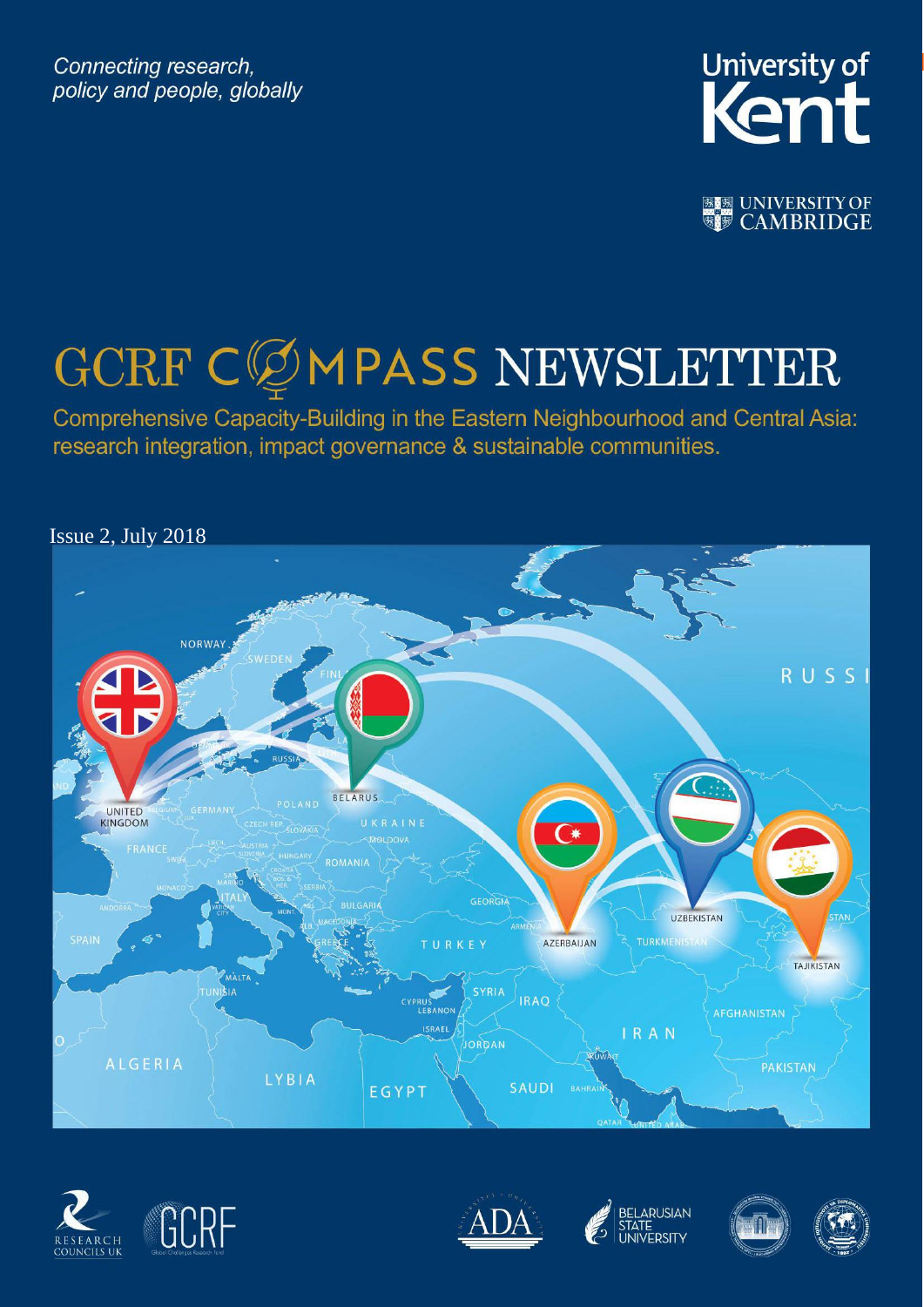### **Contents**

|                          | Project Launch in Minsk, 22-23 May 2018 3                                                                                                                      |
|--------------------------|----------------------------------------------------------------------------------------------------------------------------------------------------------------|
|                          | BSU Post-launch Press Release  4                                                                                                                               |
|                          |                                                                                                                                                                |
|                          | ISA, San Francisco 2-7 April 2018 4                                                                                                                            |
|                          | 76 <sup>th</sup> Annual MPSA Conference, Chicago                                                                                                               |
|                          | Digital Dialogue for Central Asia, 23 April                                                                                                                    |
|                          | Training Course, Centre for Political<br>Ethnography (CEP), University of<br>Southampton 9-11 May 2018  4                                                      |
|                          | Minsk Dialogue Forum, 23-25 May 2018 5                                                                                                                         |
|                          | BISA Conference, Bath 13-15 June 2018 5                                                                                                                        |
|                          | Dr Eske van Gils presented at King's<br>College London 18-19 June 2018 5                                                                                       |
|                          | Prague European Summit, 19-21 June                                                                                                                             |
|                          | 'The Interaction of Eurasian Integration<br>with the EU and the Silk Road:<br>International Politics and Political<br>Economy', SSEES Conference 22 June       |
|                          | 'Russia and the West: What future for the<br>European Security Architecture and the<br>OSCE?', Vienna 25 June 2018  6                                          |
|                          | Stakeholders' meeting at the FCO,<br>London 29 June 2018  6                                                                                                    |
| Talks and Other Events 6 |                                                                                                                                                                |
|                          | Centre for European Reform, 28 March                                                                                                                           |
|                          | Academy of Social Sciences and KAS,<br>Belarus 28-30 March 2018 6                                                                                              |
|                          | Talk by Professor Peter Nolan, Advisory<br>Board member, University of Cambridge<br>at Goldsmiths, University of London on                                     |
|                          | Talk by Bakhtiyar Aslanbayli, Adjunct<br>Lecturer, ADA University and Azerbaijan,<br>and Vice President, BP Azerbaijan,<br>Turkey and Georgia, 27 April 2018 6 |
|                          | Talk by Professor Peter Nolan, University<br>of Cambridge in SOAS 9 May 2018 6                                                                                 |
|                          | Talk by Professor Rahilya Geybullayeva<br>(Adjunct Faculty, ADA and Head of<br>Azerbaijani Literature Department, Baku<br>State University), Cambridge 18 May  |
|                          | Visit of Professor Thomas Kruessmann<br>(JM Network coordinator for Caucasus)<br>and Dr Stefano Braghiroli (Tartu H2020<br>UPTAKE), expert on MOOC and Digital |
|                          |                                                                                                                                                                |

[CRASSH Politics of Economic Research](#page-6-2)  [Group, Cambridge 30 May 2018.............7](#page-6-2)

[Talk by Professor Yamanaka, Former vice](#page-6-3)  [Minister for Foreign Affairs of Japan](#page-6-3)  [\(Caucasus region\), on 'North East Asia:](#page-6-3)  [Toward the End of the Cold War', 4 June](#page-6-3)  2018 [......................................................7](#page-6-3)

[Conference on 'Strategic priorities of the](#page-6-4)  [Union State Security', BSU 6 June 2018](#page-6-4) .7

[Alexei Gromyko, Director of the Institute](#page-7-0)  [of Europe of the Russian Academy of](#page-7-0)  [Sciences, Corresponding Member of the](#page-7-0)  [Russian Academy of Sciences visited BSU](#page-7-0)  [7 June 2018...........................................](#page-7-0) 8 [Dr Nargis Nurulla \(TNU\) at the Moscow](#page-7-1)  [State University \(Institute of Asia and](#page-7-1)  [Africa\), 15 June 2018.............................](#page-7-1) 8 [Central Asia, Mongolia, the Caucasus and](#page-7-2)  [Afghanistan \(CAMCA\) Network](#page-7-2)  [Conference, ADA University, Azerbaijan](#page-7-2)  [20 June 2018.........................................](#page-7-2) 8 [ADA UNIVERISTY 4th EU Summer](#page-7-3)  [School: European Union and Foreign](#page-7-3)  [Policy in Geopolitical Context, Azerbaijan](#page-7-3)  [25 June-6 July 2018...............................](#page-7-3) 8 Research Activities [...................................](#page-8-0) 9 [Interviews on the Chinese Economy,](#page-8-1)  [OBOR and SOEs, Chicago 9-12 April 2018](#page-8-1) [.............................................................](#page-8-1) 9 [PhD Report on economic capacity of](#page-8-2)  [Uzbekistan and Tajikistan, Adham](#page-8-2)  [Khudaykulov, University of Cambridge 6](#page-8-2)  June 2018 [.............................................](#page-8-2) 9 [Save the Date: Forthcoming Events..........](#page-8-3) 9 [Uppsala Early Careers Training School,](#page-8-4)  27-31 August 2018 [................................](#page-8-4) 9 GCRF - [Global Collaborative Conference,](#page-8-5)  [University of Kent 2-6 July 2018............](#page-8-5) 9 [UACES, Bath, 2-5 September 2018](#page-8-6) ....... 9 [EISA panel on capacity-building and](#page-9-0)  [multi-order world 12-15 September 2018](#page-9-0) [............................................................10](#page-9-0) [Conference on 'Marx in a High](#page-9-1)  [Technology Era: Globalisation, Capital](#page-9-1)  [and Class', University of Cambridge 26](#page-9-1)  [October 2018.......................................10](#page-9-1) In other news [..........................................10](#page-9-2) [Great British Festival in Minsk 14-17 June](#page-9-3)  2018 [....................................................10](#page-9-3) [Publications.........................................10](#page-9-4) Planned visits [......................................10](#page-9-5) [Social Media............................................11](#page-10-0) [Video Links..........................................11](#page-10-1) [Current news and information](#page-10-2) .............11

<span id="page-1-0"></span>Welcome **Note** Siddharth S. Saxena (Montu)



Dear Colleagues,

COMPASS is now marching ahead from its fabulous official launch in Minsk, and its notable inaugurations in Cambridge, London and Kent, to deliver an unprecedented menu of impactful research, policy outcomes and community engagements.

As the Azerbaijani, Belarusian, Tajik and Uzbek team members demonstrated in Minsk, they are brimming not only with potential and promise as researchers, but are the key intellectual actors in their countries, who continuously make significant contributions of exceptional quality on the global stage as well. The strength and plurality of this diverse grouping became apparent when it came together as a consortium to engage with a wide range of matters of concern to business, government and academic sectors. The COMPASS consortium provides a coherent and integrated platform for collaboration, poised to catalyse cooperation between government, industry and civil society.

Looking to the future we are gearing towards a step change in our internationalisation and global relevance. Indeed with a constant gaze towards the UK and Europe, it is essential that we are attuned to the needs and realties in the local context of each of the partner countries. We also have exciting challenges and opportunities growing in the broader Eurasia region, BRICS countries, South Asia and the countries of the Silk Road, both by land and sea which we need to be cognizant of moving forward.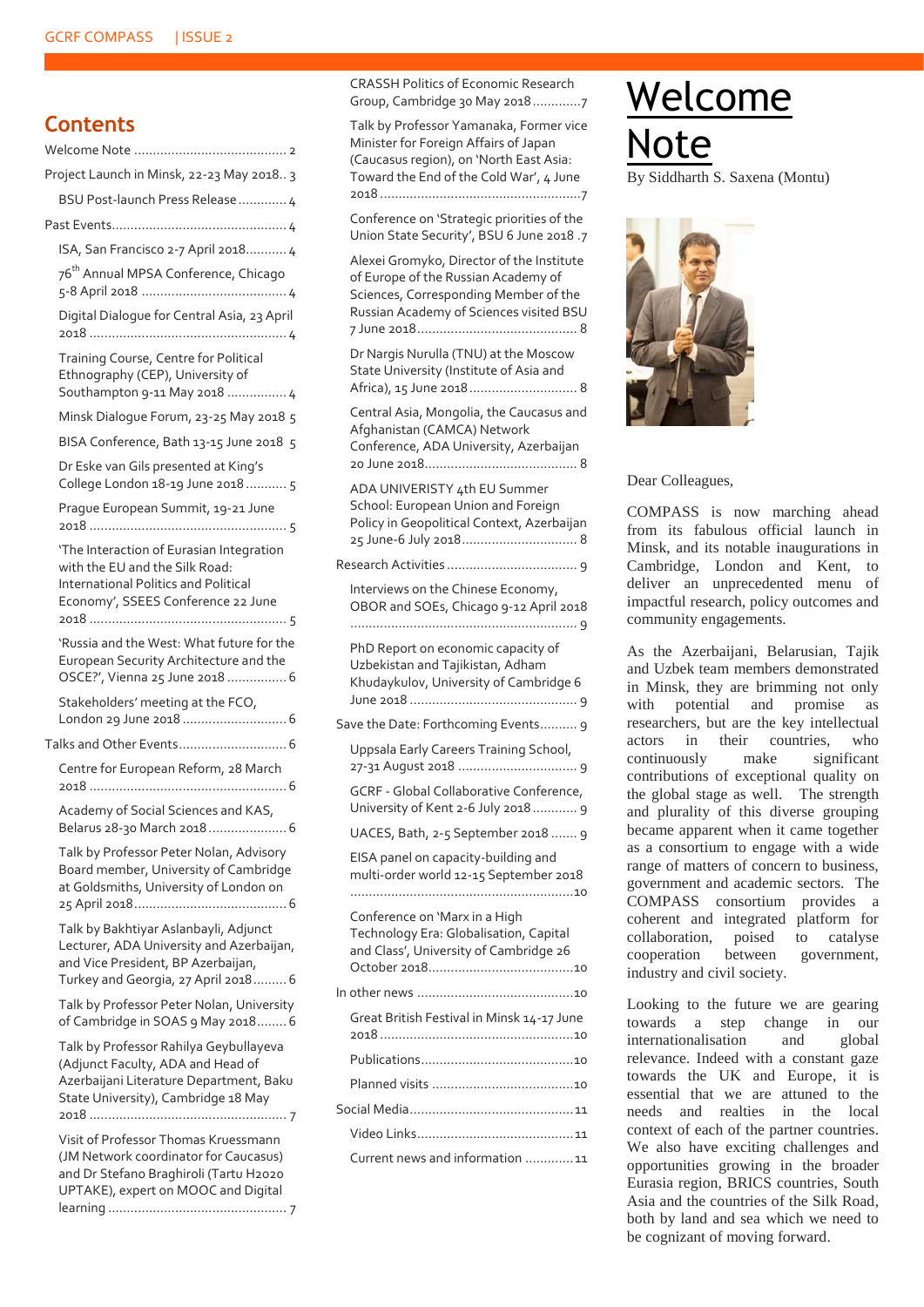We are now in the process of launching several new initiatives which rely on the keen participation of our partners. In particular we are planning to launch COMPASS Cambridge seminars and COMPASS Cambridge policy video links in collaboration with our incountry partners and Embassies in the UK.

We would like to invite you to propose special COMPASS focused issues for Cambridge Central Asia Reviews and the online journal: Cambridge Journal of Eurasian Studies.

We look forward to your contributions and proposals. And most importantly to working together to advance intellectual and research aims of our project and collaborative interests globally!

 $S_{\rm max}$   $S_{\rm max}$ 

Dr Siddharth Saxena COMPASS Co-I University of Cambridge & Director, Cambridge Central Asia Forum, Jesus College, University of Cambridge

### <span id="page-2-0"></span>Project Launch in Minsk, 22-23 May 2018



The University of Kent, along with its partners – University of Cambridge, Azerbaijan Diplomatic Academy University (ADA), Belarusian State University (BSU), Tajik National University (TNU), and University of World Economy and Diplomacy in Uzbekistan (UWED) launched the

GCRF COMPASS, University of Kent https://research.kent.ac.uk/gcrf-compass/ prestigious Global Challenges Research Fund (GCRF) "COMPASS" Project (ES/P010849/1; 2017-21), on 22-23 May 2018, Minsk, Belarus as part of the larger Minsk Dialogue Policy Forum Initiative.



The official launch of the GCRF-COMPASS project took place in the BSU Registry on the  $22<sup>nd</sup>$  of May and hosted more than 60 delegates including members of all partner institutions, Advisory Board members, the GCRF Project Officer, representative from the Belarus Ministry of Education, Parliament, Presidential Administration, EU and Embassies of Azerbaijan, Tajikistan and Uzbekistan, and ERASMUS+ students and staff of the Belarusian State University. The project received a warm welcome from the PVC Internationalisation, Professor Sergey Khodin, and interviews with project consortium members were featured on channel One National TV.

[\(https://www.tvr.by/news/obshchestvo/i](https://www.tvr.by/news/obshchestvo/intervyu_s_professorom_mezhdunarodnoy_politiki_direktorom_tsentra_globalnoy_evropy_/?sphrase_id=614980) [ntervyu\\_s\\_professorom\\_mezhdunarodn](https://www.tvr.by/news/obshchestvo/intervyu_s_professorom_mezhdunarodnoy_politiki_direktorom_tsentra_globalnoy_evropy_/?sphrase_id=614980) [oy\\_politiki\\_direktorom\\_tsentra\\_globaln](https://www.tvr.by/news/obshchestvo/intervyu_s_professorom_mezhdunarodnoy_politiki_direktorom_tsentra_globalnoy_evropy_/?sphrase_id=614980) [oy\\_evropy\\_/?sphrase\\_id=614980\)](https://www.tvr.by/news/obshchestvo/intervyu_s_professorom_mezhdunarodnoy_politiki_direktorom_tsentra_globalnoy_evropy_/?sphrase_id=614980)

The day concluded with a key-note speech given by Professor Trine Flockhart (SDU) member of the Advisory Board (AB), on key challenges of a changing global order. The presentation generated a lively debate with Q&A which included remarks from Professor Alisher Faizullaev (AB member).

The project and AB members reassembled next day for a Steering Group (SG) meeting for a detailed overview and discussion of the project's aims and work packages (WPs), including work planning in the first year. The SG was organised as follows:

•WP1 'Project Management' by Professor Elena Korosteleva (PI) & Dr Kornelia Jumel (Project Manager/PM)

•WP2 'Research Integration' led by Dr Eske van Gil (Post-Doctoral Research Associate/PDRA)

•WP3 'Policy Impact' led by Dr Oybek Madiyev (PDRA)

•WP4 'Community Engagement' led by Professor Elena Korosteleva and Professor David Rotman

•WP5 'Dissemination & Communication' led by Dr Siddharth Saxena (Co-I)

This 1<sup>st</sup> SG meeting will be followed by bilateral meetings in July, with partners to finalise their Action Plans and COMPASS Shared Calendar for the next academic year 2018/19.



The official launch took place in tandem with the Minsk Dialogue Policy Forum (23-25 May 2018), which was attended by over 600 delegates from 50 countries. The Minsk Dialogue Policy Forum was inaugurated by the Belarus Minister of Foreign Affairs, Vladimir Makei, and featured an Address by President Lukashenko, ministers, and EU policy-makers.



GCRF COMPASS proudly supported the forum, seeing it as part of its core policy impact activities, which it would like to establish across the partner countries in the region. Baroness Suttie, House of Lords, UK, gave the key-note address on  $24<sup>th</sup>$  May, highlighting key challenges for the region and how the project may usefully address them. This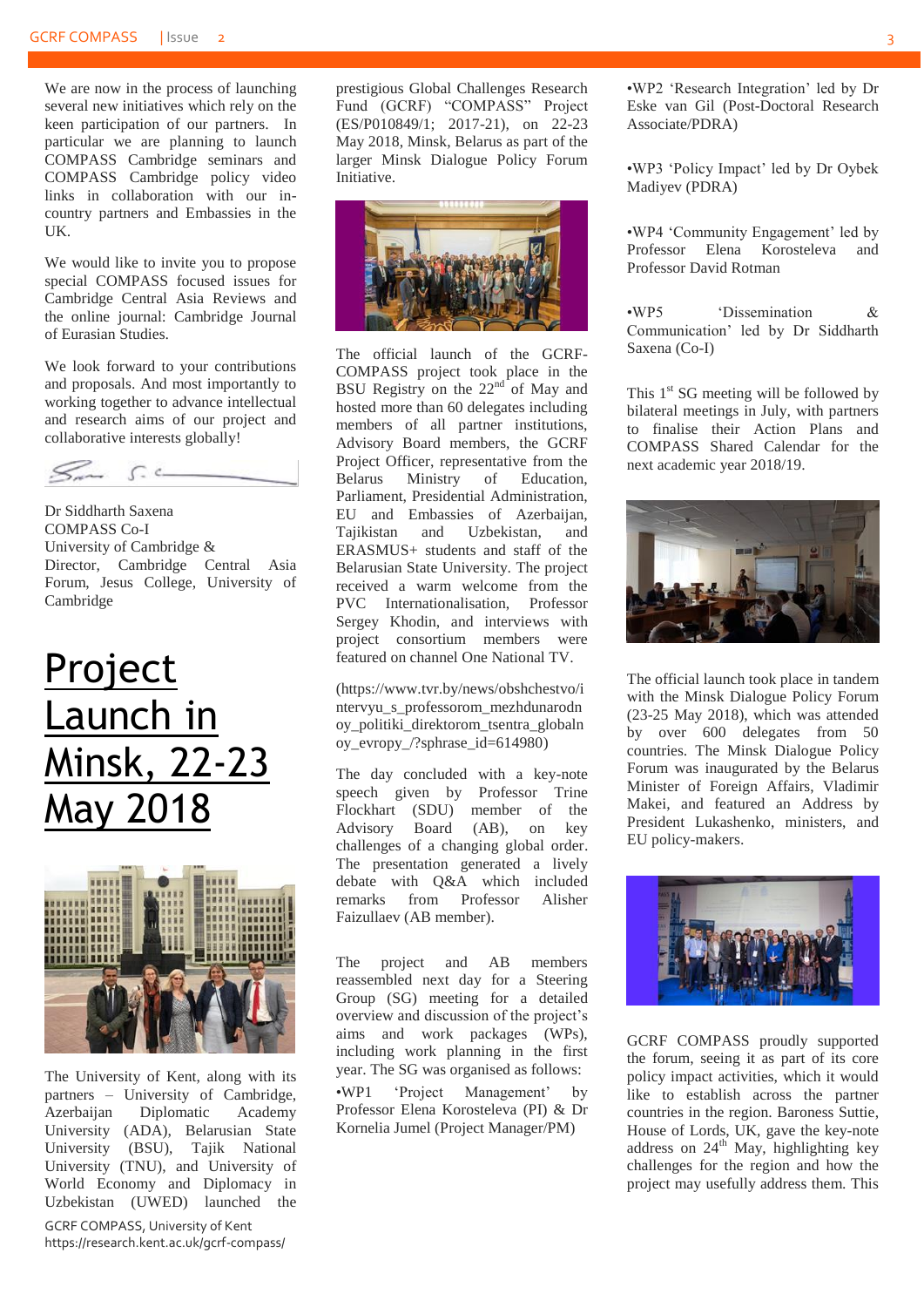was followed by a reception and networking opportunities.

Launch information and pictures available at: https://research.kent.ac.uk/gcrfcompass/events/launch-events/



#### <span id="page-3-0"></span>BSU Post-launch Press Release

Vice-Rector of the Belarusian State University for Academic Affairs and Internationalization of Education, Professor Siarhei Khodzin, speaking on behalf of the Rector of the University, Andrei Karol, drew attention to the importance of the COMPASS project and expressed support for its implementation by the university leadership. He also noted that the BSU expects that "the COMPASS project will not only promote the BSU and the national education system of Belarus as a whole, but also promote mutually respectful, genuinely friendly relations with Great Britain, Azerbaijan, Tajikistan, Uzbekistan and other countries."

Read the full press release [here.](https://hist.bsu.by/faculty/novosti-fakulteta/8194-v-minske-proshli-startovye-meropriyatiya-krupnogo-mezhdunarodnogo-proekta-universiteta-kenta-compass-podderzhannogo-issledovatelskim-fondom-po-globalnym-vyzovam-velikobritaniya.html)

### <span id="page-3-1"></span>Past Events

#### <span id="page-3-2"></span>ISA, San Francisco 2-7 April 2018

A group of GCRF COMPASS scholars attended this year's ISA conference in San Francisco, which hosted over 2000 participants. Professor Korosteleva convened a panel titled 'Resilience and Global Security: European Union and beyond,' which included international scholars, such as Philippe Bourbeau (Laval, Canada), Ana G. Juncos (Bristol), Ben Tonra (UCD), Rosanne Anholt (Vrije Universiteit Amsterdam), Christian Lequesne (CERI, Chair) and

GCRF COMPASS, University of Kent https://research.kent.ac.uk/gcrf-compass/ David Chandler (Westminster, discussant and COMPASS AB member). The panel generated a lively discussion into the definitions and genealogy of the concept and difficulties of its application to practice.

Professor Korosteleva and Professor Flockhart (COMPASS AB member) also chaired/moderated a panel on 'Challenges to International Liberal Order' represented by Kent and Tartu Doctoral students, extending a H2020<br>UPTAKE network to GCRF UPTAKE network to GCRF **COMPASS** 



#### <span id="page-3-3"></span>76<sup>th</sup> Annual MPSA Conference, Chicago 5-8 April 2018

Dr Oybek Madiyev attended the 76<sup>th</sup> Annual MPSA Conference in Chicago, USA. He presented a paper titled, 'Making Sense of China's Competitive Investment Strategy in Eurasia' in the panel- 'New Perspectives on Great Power Politics'. The panel included several scholars such as Roger Handberg (University of Central Florida), Martha Ross Dewitt (University of Wisconsin-Madison) and Kuan-Sheng Wu (Purdue University) and Junwoo Kim (University of Chicago).

#### BASEES Annual Conference, Cambridge 13-15 April 2018

From 13th to 15th of April, Dr Eske van Gils attended the BASEES conference in Cambridge. The main theme this year was human rights in Central and Eastern Europe. Dr van Gils presented a paper on 'Regime legitimacy and foreign policy in EU-Azerbaijan relations', in a panel together with Levan Kakhishvili (Tbilisi State University) and Gulshan Pashayeva (Centre for Strategic Studies in Baku).

#### <span id="page-3-4"></span>Digital Dialogue for Central Asia, 23 April 2018

The Cambridge Central Asia Forum in conjunction with COMPASS interests in building Digital capacity and cooperation hosted a conference with Uzbek and Tajik government officials and academics in Astana, Kazakhstan. The meeting, 'Digital Dialogue for Central Asia', was chaired by Dr Saxena and was a vibrant and exciting opportunity to discuss technology, science and social issues in and about Central Asia. The conference attracted people from governments, civil society organisations, universities and business in Uzbekistan, Tajikistan, the UK, Kyrgyzstan, Turkmenistan, Kazakhstan, and India. This conference was funded by Facebook, Inc. and the Observer Research Foundation (India).



#### <span id="page-3-5"></span>Training Course, Centre for Political Ethnography (CEP), University of Southampton 9- 11 May 2018

Dr Eske van Gils attended a training course on interpretive methods at the Centre for Political Ethnography (University of Southampton). The training, organised through the NCRM, was led by Professor Rod Rhodes. One area of focus was interpretive theory, textual analysis, conducting fieldwork, and dissemination of findings. Dr van Gils also presented her own work on<br>Azerbaijan's foreign policy. The Azerbaijan's foreign policy. training was funded by the University of Kent Graduate School's Post-Doctoral Research Fund.

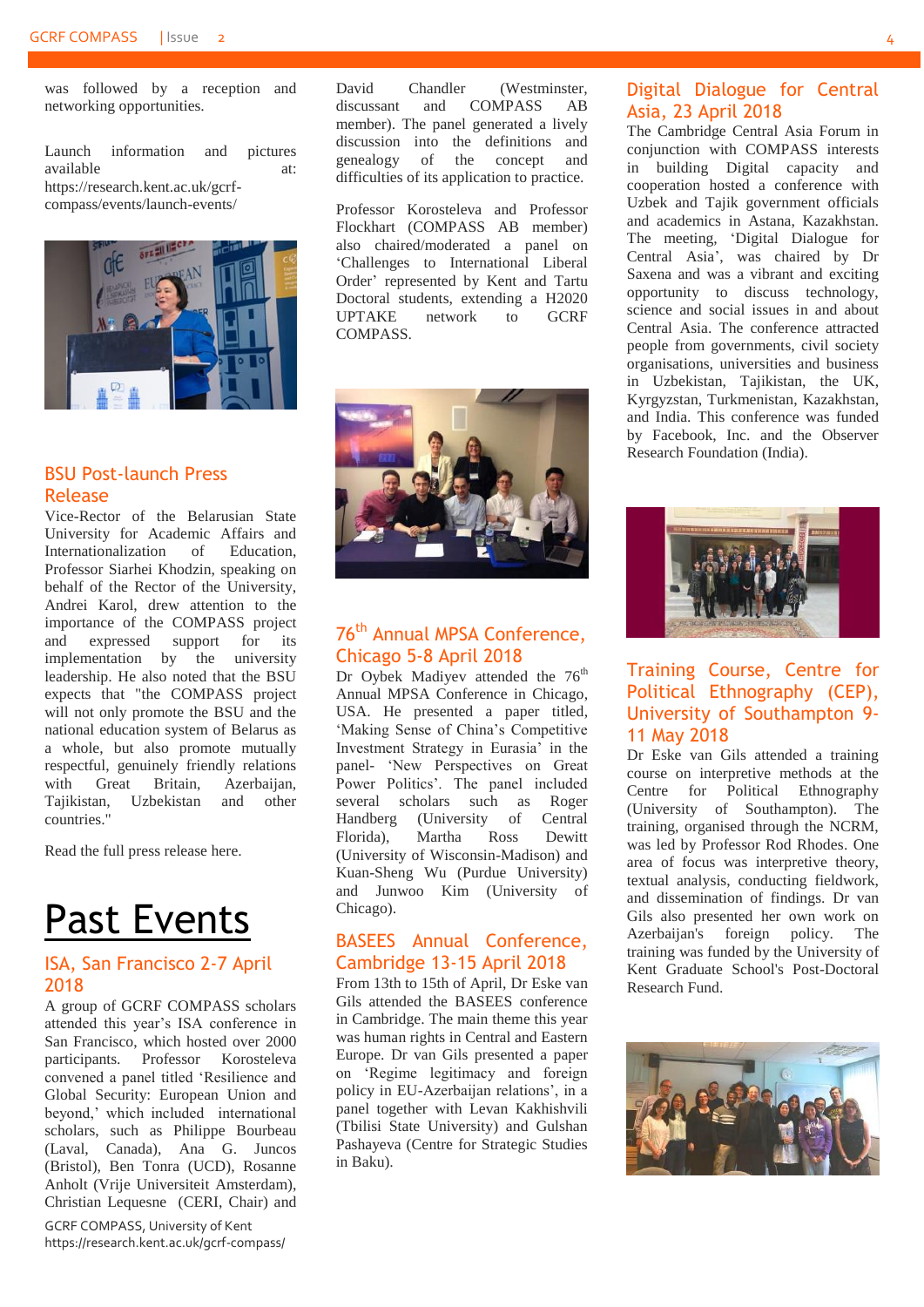#### <span id="page-4-0"></span>Minsk Dialogue Forum, 23-25 May 2018



Under WP3 ('Policy Impact'), COMPASS supported the Minsk Dialogue Policy Forum including the reception, travel and participation of partner team members in a number of panels and break-out sessions, as well as a keynote address by Baronnes Suttie, member of the House of Lords and member of the COMPASS Advisory Board. One of the core activities of the project is to maximise policy impact at regional and international levels. The forum attracted over 600 experts and policy-makers from 50 countries. It also served as an example of good practice for other partners to organize similar initiatives in the future.

#### GCRF COMPASS at the  $3<sup>rd</sup>$ Annual Tartu Conference on Russian and East European Studies, Tartu University, Estonia 10-12 June 2018

Between  $10^{th}$  and  $12^{th}$  of June, researchers of the GCRF COMPASS project attended the 3<sup>rd</sup> Annual Tartu Conference on Russian and East European Studies, which was held at the University of Tartu (Estonia). The team presented their work in two panels organised by the project. The panels' aim was to discuss different challenges for regional security and capacitybuilding in the region – in line with the project's key themes.



GCRF COMPASS, University of Kent https://research.kent.ac.uk/gcrf-compass/

The panels built on Kent's partnership with the University of Tartu as part of the H2020 Twinning UPTAKE project.

The consortium's participation in the conference was the first collective event regarding Research Integration. We aim at regular joint participation in conferences from now on, and will also work on joint outputs as a result of partners' participation.

Researchers presenting their work were: Anar Valiyev (ADA University), Munira Shahidi and Nargis Nurulla-Khozhaeva (Tajik National University), Akram Umarov and Sherzod Abdullaev (UWED), Leonardo Pataccini (University of Tartu), Alisa Dekhtiarenko and Roza Turarbekova (Belarusian State University), and Eske van Gils (University of Kent). The panels were chaired by the project's PI Elena Korosteleva.

More information can be found on the conference's website: <https://sisu.ut.ee/tartuconference/avaleht>



#### <span id="page-4-1"></span>BISA Conference, Bath 13-15 June 2018

Professor Elena Korosteleva (PI, Kent), together with Professor Trine Flockhart (SDU; COMPASS AB member), participated at the joint roundtable titled 'Resilience as a New Security Strategy: Challenging the Foundations', at the British International Studies Association (BISA), Bath (13-15 June 2018). The panel focused on understanding change in global order, and the role of resilience as a new EU global security strategy, its multiple meanings and practices.



#### <span id="page-4-2"></span>Dr Eske van Gils presented at King's College London 18-19 June 2018

Dr Eske van Gils participated in the workshop entitled, 'Narrating Russian and Eurasian Security' at King's College (University of London) on 18th and 19th June. The workshop was organised by the British International Studies Association (BISA) working groups on Russian and Eurasian Security and Interpretivism in International Relations.

#### <span id="page-4-3"></span>Prague European Summit, 19- 21 June 2018

Professor Korosteleva was invited to speak at a plenary session of the Prague European Summit, an initiative of EUROPEUM Institute for European Policy and the Institute of International Relations, under the patronage of the Ministry of Foreign Affairs of the Czech Republic, Office of the Government of the Czech Republic, Representation of the European Commission in the Czech Republic and the City of Prague. She shared her views at the panel along with Petr Drulak (Czech Ambassador to France), Josef Janning (European Council on Foreign Affairs, Berlin), and Jeremy Cliffe (The Economist). The panel addressed the theme of 'The EU's Global Role: capacities, Credibility, and Coherence', especially with relevance to the neighbourhood, and Central Asia.

More information available at: [http://praguesummit.eu](http://praguesummit.eu/)

#### <span id="page-4-4"></span>'The Interaction of Eurasian Integration with the EU and the Silk Road: International Politics and Political Economy', SSEES Conference 22 June 2018

Professor Korosteleva was invited to speak at a plenary session of the UCL SSEES conference 'The Interaction of Eurasian Integration with the EU and the Silk Road: International Politics and Political Economy', 22 June 2018. The title of her presentation was, 'The changing wider neighbourhood and the EU: challenges and opportunities', focusing on a changing global, and domestic environments, and the ensuing consequences for more effective and sustainable governance for the EU. Enhancing resilience as self-governance and developing critical infrastructures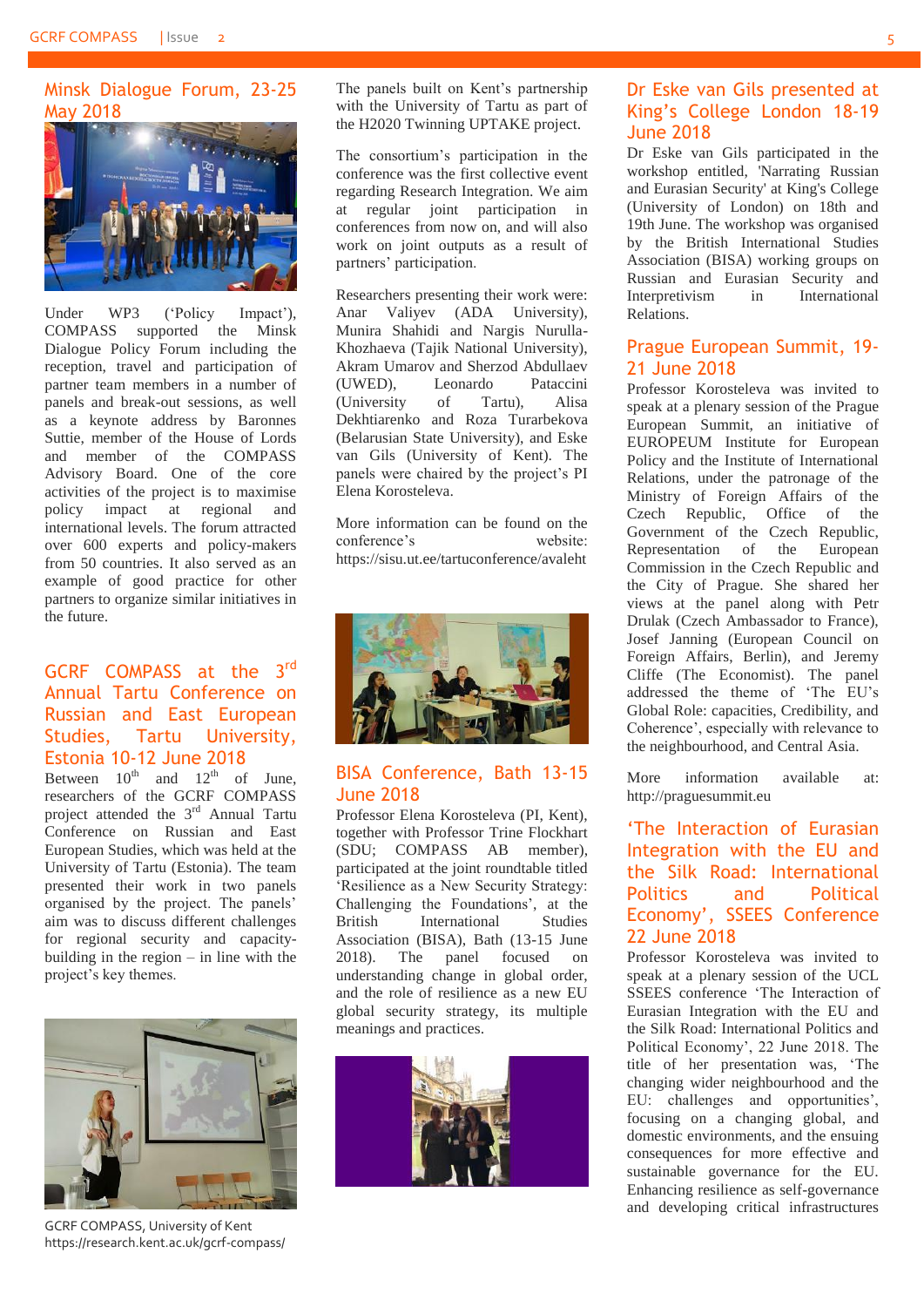for capacity-building in partnercountries to ensure sustainable relations, was argued, should be the key priorities for the EU's new modus operandi.



#### <span id="page-5-0"></span>'Russia and the West: What future for the European Security Architecture and the OSCE?', Vienna 25 June 2018

Dr Nathalie Tocci, a member of the COMPASS Advisory Board, invited Professor Korosteleva to speak at the closed-door roundtable in Vienna to discuss the need for new institutional security arrangements in Europe and the world, with other European and Russian experts.



#### <span id="page-5-1"></span>Stakeholders' meeting at the FCO, London 29 June 2018

The Stakeholder's meeting was organised with the support of Laurence Broyd (Senior Analyst, FCO and COMPASS AB member). The meeting brought together FCO departments, WFD, and partner Embassies, to discuss how to maximise policy impact of the GCRF COMPASS project. A particular focus was on the agenda of the forthcoming London Forum (27- 29/01/2019) and how to make it relevant to all major stakeholders. This

GCRF COMPASS, University of Kent https://research.kent.ac.uk/gcrf-compass/ discussion will be continued with partners and COMPASS AB.

### <span id="page-5-2"></span>Talks and Other Events

#### <span id="page-5-3"></span>Centre for European Reform, 28 March 2018

Dr Oybek Madiyev attended a roundtable discussion on 'Modern Belarus and its place in Europe' with Vladimir Minister Makei, Foreign Minister of Belarus, held at the Centre for European Reform. Mr. Makei made some introductory comments on Belarus's strategic choices, including its relations with Russia, the EU and the  $I K$ 

#### <span id="page-5-4"></span>Academy of Social Sciences and KAS, Belarus 28-30 March 2018

Professor Korosteleva attended a conference 'Belarus in the current geopolitical and -economic processes', organized by the Academy of Social Sciences and KAS in Minsk, on 28-30 March 2018. The conference discussed many challenges that the post-Soviet region, and Belarus in particular, are facing today, in the changing global order. Elena gave a talk on the EU Global Security Strategy, resilience and Belarus' new opportunities for capacitybuilding, as part of the GCRF Compass project.

#### <span id="page-5-5"></span>Talk by Professor Peter Nolan, Advisory Board member, University of Cambridge at Goldsmiths, University of London on 25 April 2018

Professor Nolan gave a talk about 'China and the West' with a special emphasis on the historic Silk Road. The Industrial Revolution in Britain signaled the start of a second era of radical divergence, which lasted up until the late twentieth century. In the long sweep of world history this era is of short duration, a mere 200 years, compared with more than 4,000 years of complex civilisation that preceded it. Since the 1980s the world has entered an era of renewed economic convergence

between China and the West. However, there are still deep differences in the respective civilisations, which are inherited from the long sweep of history.

<span id="page-5-6"></span>Talk by Bakhtiyar Aslanbayli, Adjunct Lecturer, ADA University and Azerbaijan, and Vice President, BP Azerbaijan, Turkey and Georgia, 27 April 2018

University of Cambridge hosted a talk by Bakhtiyar Aslandbayli, Vice President BP (Azerbaijan, Turkey and Georgia) and Adjunct Lecturer in ADA University, Azerbaijan (a COMPASS partner). He gave a talk on ' Energy resources of Azerbaijan and export of Caspian energy resources to Europe'. Mr. Aslanbayli was awarded with Progress Medal by the President of Azerbaijan (2017) for his contributions to the energy industry in Azerbaijan.

More information at [https://centralasia.group.cam.ac.uk/even](https://centralasia.group.cam.ac.uk/events/AslanbayliTalk) [ts/AslanbayliTalk](https://centralasia.group.cam.ac.uk/events/AslanbayliTalk)



#### <span id="page-5-7"></span>Talk by Professor Peter Nolan, University of Cambridge in SOAS 9 May 2018

Professor Nolan gave a talk on 'China and the West: Crossroads of Civilizations' in SOAS, London. He talked about the ancient Silk Road and the new developments in Eurasia in the current climate of East vs West. He talked about urgent global challenges that need to be confronted, including destruction of the natural environment; climate change; inequality of income, wealth and life chances; industrial concentration and regulation of the financial system.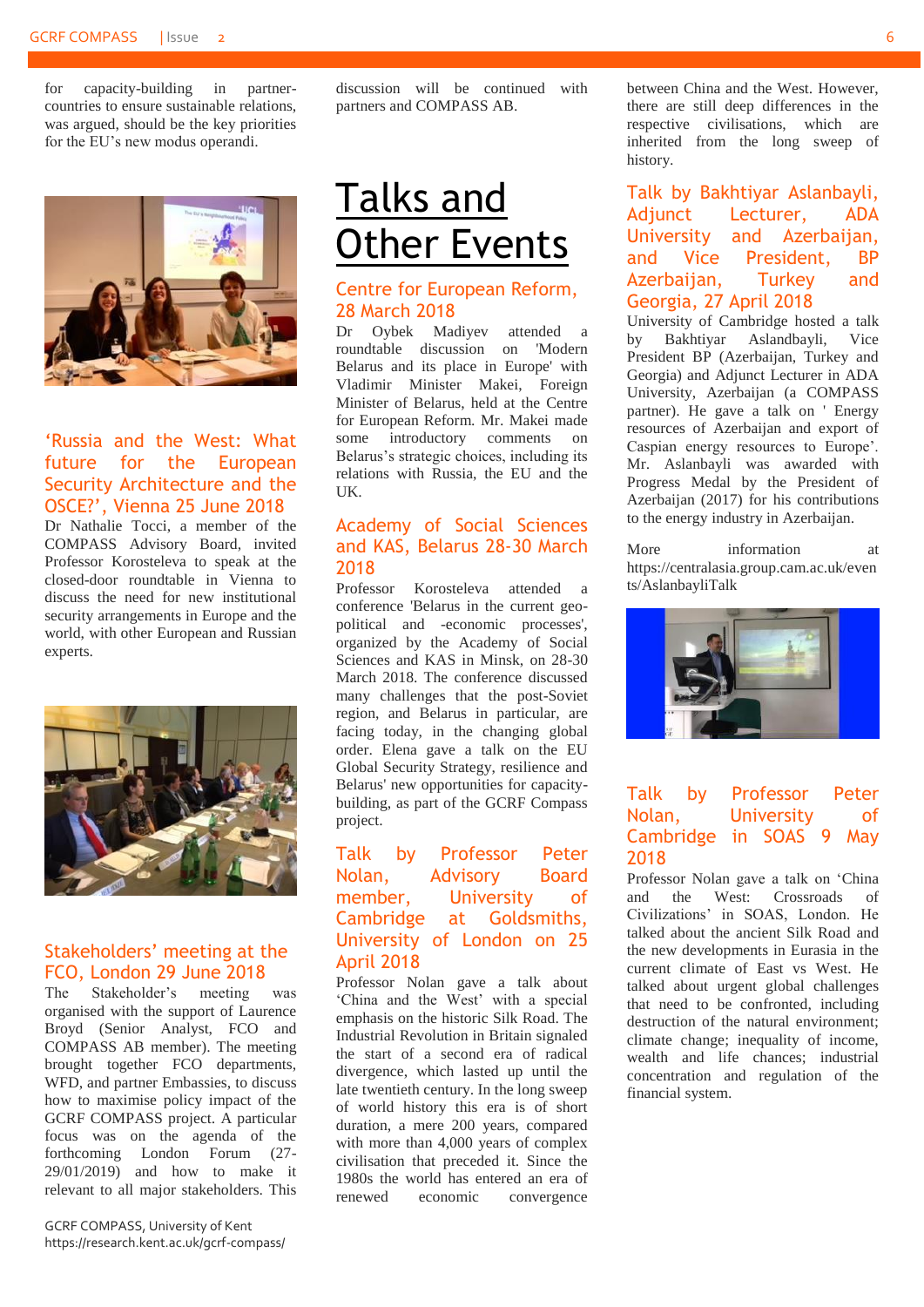#### <span id="page-6-0"></span>Talk by Professor Rahilya Geybullayeva (Adjunct Faculty, ADA and Head of Azerbaijani Literature Department, Baku State University), Cambridge 18 May 2018

Professor Rahilya Geybullayeva (Head of Azerbaijani Literature Department, Baku State University) gave a talk on 'Rules to follow in contemporary Azerbaijani society as a mirror of medieval behavioural patterns (in Kitabi Dede Gorgud)' in Cambridge. Professor Geybullayeva is the Head of Azerbaijani Literature Department Baku Slavic University (since 2005) and founded Azerbaijan Comparative Literature Association in 2005. R. Geybullayeva is the lecturer on Azerbaijani Literature; Comparative Literature and Comparative Culture; Lecturer on Azerbaijani Culture for expats. She is Adjunct Faculty at ADA University, Baku since 2012.

The talk was insightful and dealt with various issues of identity formation through the analysis of religious and medieval texts. The talk touched on the cultural and social dimension of the GCRF COMPASS project and the ways in which engagement with Azerbaijan's youth and other members of civil society, along with the government and policy makers can be organized. The foundations of Azerbaijani society and the wider region is key to the aims of the project.

Read more at: [https://centralasia.group.cam.ac.uk/even](https://centralasia.group.cam.ac.uk/events/Rahilya) [ts/Rahilya](https://centralasia.group.cam.ac.uk/events/Rahilya)



#### <span id="page-6-1"></span>Visit of Professor Thomas Kruessmann (JM Network coordinator for Caucasus) and Dr Stefano Braghiroli (Tartu H2020 UPTAKE), expert on MOOC and Digital learning

The GCRF team was delighted to welcome Professor Kruessmann and Dr Braghiroli in May at the project launch in Minsk. We hope to work together towards developing capacity building of the GCRF COMPASS partners within the JM and ERASMUS+ frameworks in the future.

#### <span id="page-6-2"></span>CRASSH Politics of Economic Research Group, Cambridge 30 May 2018

Dr Saxena was invited to be discussant for a paper entitled, ''Before Trump: The Neoliberal-Illiberal Alliance of the WTO & IMF and SCO' authored by S.M Amadae (MIT) on 30 May 2018. The talk focused on Western commentators pondering the phenomenon of illiberalism that has recently gained ground in Europe and North America. They traditionally identified illiberalism as a particular feature of developmental progress of states without sufficient constitutional safeguards to offer institutional defenses against illiberal tendencies. Yet we now can see that even fully developed constitutional democracies, most prominently the US, have taken this turn. This paper hypothesizes that neoliberalism, specifically in the form promoted by the International Monetary Fund and the World Trade Organization, forms an ideological and practical alliance with developmental trends in Eurasia.

#### <span id="page-6-3"></span>Talk by Professor Yamanaka, Former vice Minister for Foreign Affairs of Japan (Caucasus region), on 'North East Asia: Toward the End of the Cold War', 4 June 2018

Professor Yamanaka is Visiting Fellow at the Cambridge Central Asia Forum and Churchill College, University of Cambridge. She is Vising Professor at Tenjin Foreign Studies University. She served as the Member of the House of Representatives of Japan and was the Vice-Minister for Foreign Affairs with remit over the Caucasus region, Director of the Committee of Foreign Affairs, and Director General of the Women's Bureau of Liberal Democratic Party. She is an expert on international peacebuilding and preventive state theory, international negotiation and strategic studies, and intercultural studies. She has been a visiting Professor at the United Nations University in Tokyo and Hokkaido University Graduate School and a senior researcher at St. Antony's College, Oxford University and CSIS in Washington D.C.

Her talk covered diplomatic and closed door discussions and conversations with regards to North and Central Asia, Russia, China and Japan. In the discussion that followed her talk, global engagement, the new world order, and resilience in the Eurasian space was elaborated. Good global governance as a product of diplomacy is essential to our partner countries: Azerbaijan, Belarus, Tajikistan and Uzbekistan, and Professor Yamanaka provided a strong basis of how these relationships are maintained in the global arena. See [https://centralasia.group.cam.ac.uk/even](https://centralasia.group.cam.ac.uk/events/YamanakaTalk8June) [ts/YamanakaTalk8June](https://centralasia.group.cam.ac.uk/events/YamanakaTalk8June) for more information.



#### <span id="page-6-4"></span>Conference on 'Strategic priorities of the Union State Security', BSU 6 June 2018

The conference was attended by Sergei Rakhmanov, Chairman of the Permanent Commission of the Council of the Republic of the National Assembly of the Republic of Belarus on International Affairs and National Security, Alexei Gromyko, Director of the Institute of Europe of the Russian Academy of Sciences, Victor Shadurski, Dean of the Faculty of International Relations of Belarusian State University, and heads of a number of analytical structures, leading Russian and Belarusian experts.

The participants examined the approaches of Belarus and Russia for ensuring economic security, import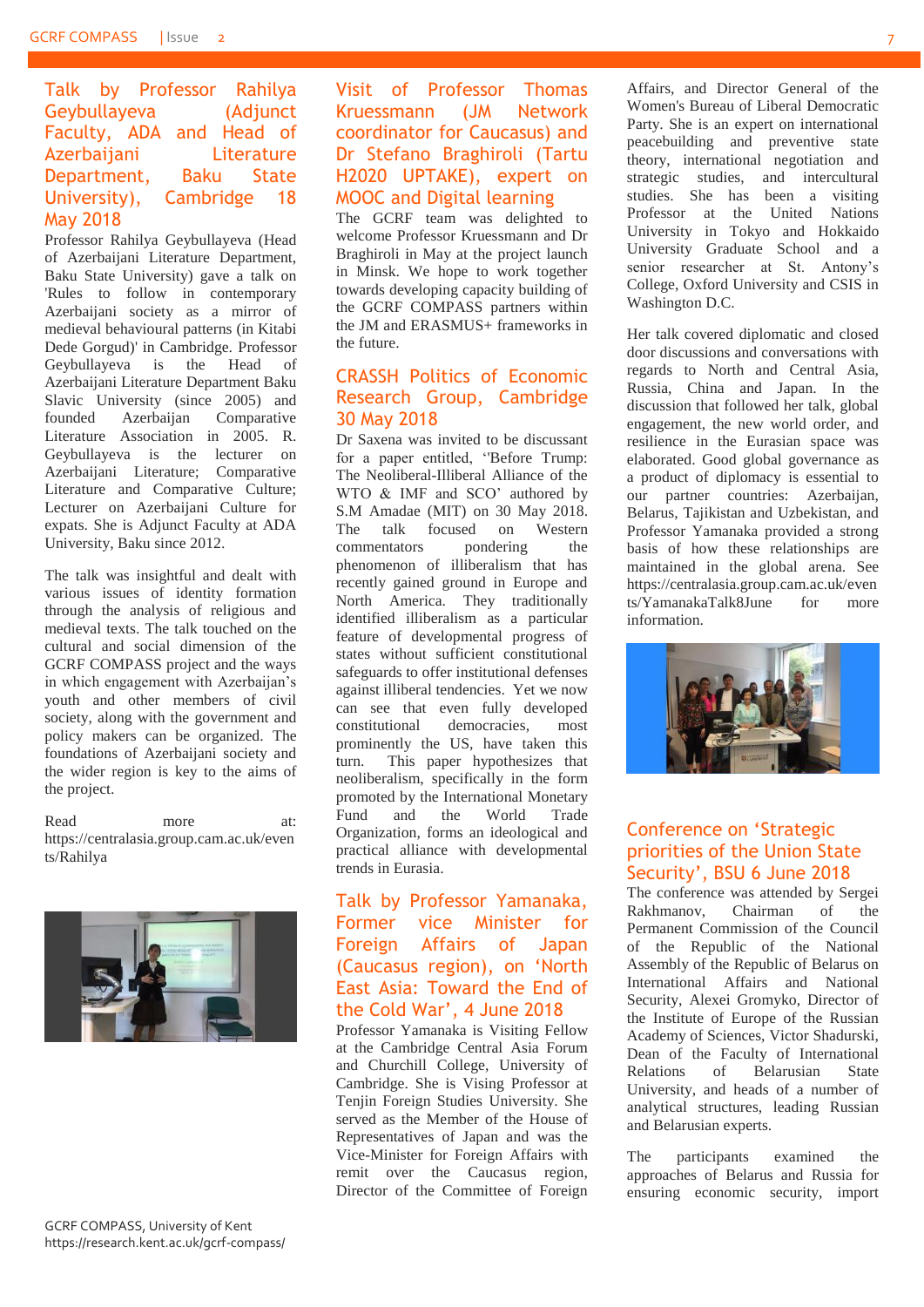substitution processes. Also within the framework of the conference, issues of technological safety were discussed. An important topic for discussion was the problem of ensuring stability and security in the Eurasian and European regions, governance and building capacity in Eurasia. Professor Shadruski noted the importance of society in Belarus, especially its aspirations with regard to regional integration and security. Professor Gromyko talked of the importance of global efforts in governance and the changing world order. The discussions at the conference are important for the broader aims of the COMPASS project which consider the Eurasian region.



#### <span id="page-7-0"></span>Alexei Gromyko, Director of the Institute of Europe of the Russian Academy of Sciences, Corresponding Member of the Russian Academy of Sciences visited BSU 7 June 2018

Professor A. Gromyko gave a brief analysis of the current system of international relations. He remarked on the "era of transition", the transition from one model of international relations to another, from bipolarity to multi-polarity. He went on to say that the world has become unique, but not unified. In particular, he noted cooperation with the University of Kent and Professor Elena Korosteleva and the potential of the opportunities presented by the COMPASS project.



GCRF COMPASS, University of Kent https://research.kent.ac.uk/gcrf-compass/

#### <span id="page-7-1"></span>Dr Nargis Nurulla (TNU) at the Moscow State University (Institute of Asia and Africa), 15 June 2018

Dr Nargis Nurulla participated in the discussions in the working group organizing committee meeting to lay the groundwork for an International Symposium on the legacy of Chingiz Aitmatov in October 2018. She reported that the symposium will cover philosophical, philological, cultural and social aspects of Eurasian identity through literature and the writings of the famous Central Asian author, Chingiz Aitmatov. This conference has the potential to contribute to one of the main aims of COMPASS project which will consider social, cultural and philosophical underpinnings of Azerbaijan, Belarus, Tajikistan and Uzbekistan in order to best inform the regional dialogue and interaction with the UK and EU.

Representatives of Moscow State University (Department of Central Asia and Caucasus), Russian State Humanitarian University and Institute of Oriental Studies (scholars of Central Asian origin) were present and discussed the importance of highlighting regionalism, internationalism and the shared legacy of the region to build further cooperation and understanding between the countries and more globally.

<span id="page-7-2"></span>Central Asia, Mongolia, the Caucasus and Afghanistan (CAMCA) Network Conference, ADA University, Azerbaijan 20 June 2018



ADA University hosted 5th annual CAMCA Conference on 20<sup>th</sup> June. CAMCA Conference covers the regions of Caucasus, Central Asia, Mongolia and Afghanistan. More than 250 participants attended from 10 countries.

They were engaged in interesting and lively discussions on energy security, regional trade and commerce, IT and<br>innovations. education reforms. innovations, education business climate, security and warfare, and many other topics. Rector of ADA University Ambassador Hafiz Pashayev welcomed the participants. Prime Minister of Azerbaijan Dr Novruz Mammadov delivered key note speech. Among others speakers were analysts, journalists, ambassadors and university professors. The event was attended by the Foreign Minister of Azerbaijan, Elmar Mammadyarov, the Minister of Tax, Mikayil Jabbarov, along with the Minister of Education, Jeyhun Bayramov, and met with the forum participants and discussed regional security and foreign policy priorities of Azerbaijan.

#### <span id="page-7-3"></span>ADA UNIVERISTY 4th EU Summer School: European Union and Foreign Policy in Geopolitical Context, Azerbaijan 25 June-6 July 2018

ADA University in partnership with the German Academic Exchange Service (DAAD) and the University of Bologna (Italy) conducted the 4th ADA-EU Summer School, "The EU and Foreign policy in a geopolitical context" which began on 25th June 2018. During this joint two-week long program 35 local and international graduate and<br>undergraduate students, voung undergraduate students, researchers and professionals will gain insight into the main fields of action of the EU and the EU Foreign Policy. Special emphasis is given to the geopolitical aspects of EU relations with neighboring countries and regional powers such as Turkey, Russia. The EU's strategic processes and challenges of both widening and deepening links with the Eurasian region will be reflected by addressing economic, energy, social, political and cultural dimensions and their interlinkages. The programme offers an interactive environment including via lectures, workshops and intensive debates.

ADA-EU Summer School has been running since 2013 on a yearly basis at ADA University by the Center of Excellence in EU Studies. The Center aims to support research in EU matters and to enhance the overall knowledge of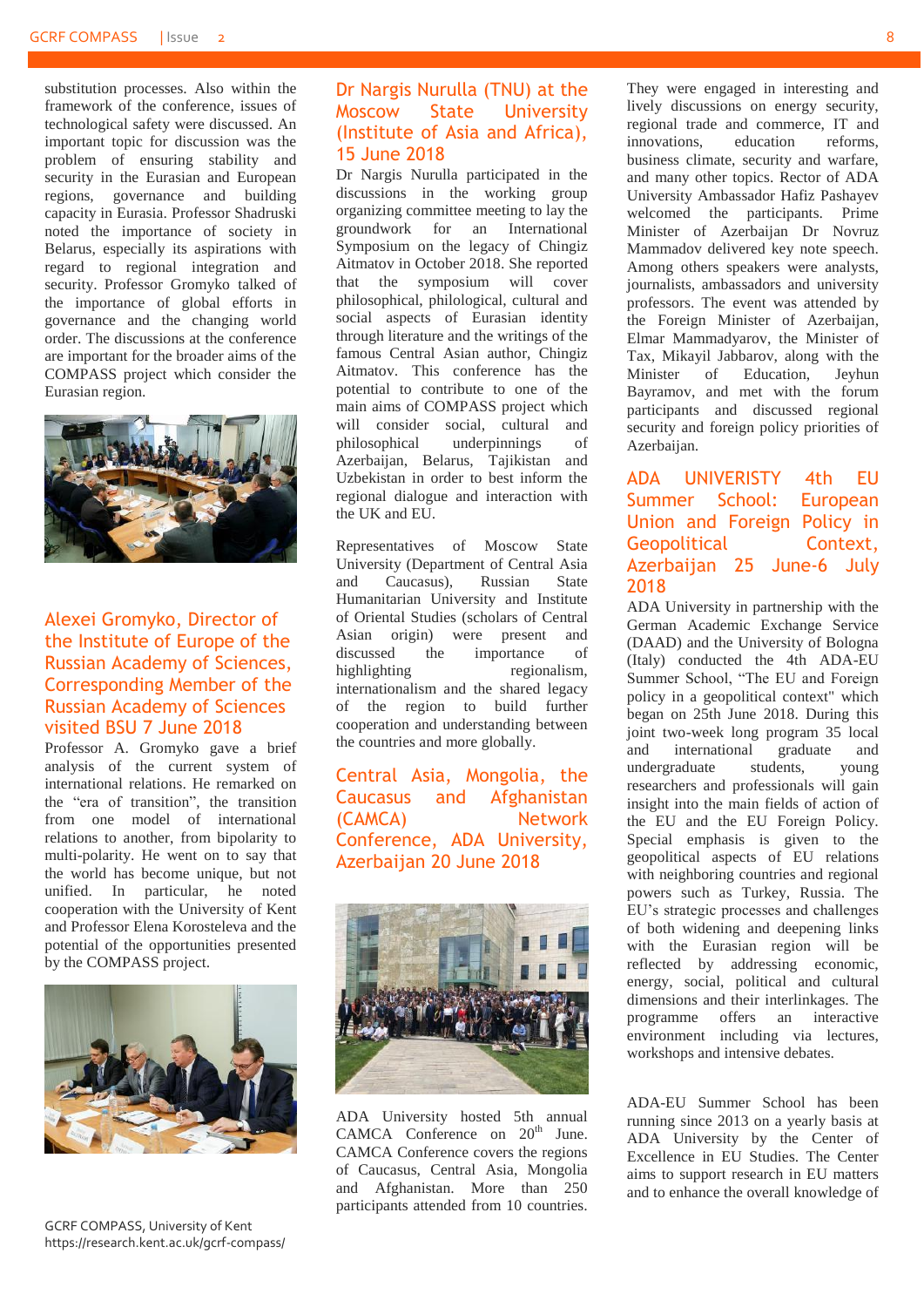the EU in Azerbaijan offering education and training opportunities on EU related topics to the wider community.

[http://www.ada.edu.az/en-](http://www.ada.edu.az/en-US/Pages/4th-EU-Summer-Camp.aspx)[US/Pages/4th-EU-Summer-Camp.aspx](http://www.ada.edu.az/en-US/Pages/4th-EU-Summer-Camp.aspx)



## <span id="page-8-0"></span>Research Activities

#### <span id="page-8-1"></span>Interviews on the Chinese Economy, OBOR and SOEs, Chicago 9-12 April 2018

Dr Oybek Madiyev conducted several semi-structured interviews with experts on Chinese political economy in Chicago. He discussed about the role of the domestic drivers of China's Belt & Road Initiative, in particular the provinces, the private companies/SOEs, and the academic community.

#### <span id="page-8-2"></span>PhD Report on economic capacity of Uzbekistan and Tajikistan, Adham Khudaykulov, University of Cambridge 6 June 2018

As part of the COMPASS project's broader remit, Mr Khudaykulov (PhD student, University of Cambridge) has written a report analyzing the economic growth of Uzbekistan and Tajikistan. The main purpose of the current research was to investigate how and to what extent the state regulatory policies of the transition economies have contributed to the economic growth and social wellbeing of the country by correcting, facilitating and promoting market transactions. In doing so, the effectiveness of state regulatory policies of the five Central Asian economies (Kazakhstan, Kyrgyz Republic, Tajikistan, Turkmenistan and Uzbekistan) between 1996 and 2008

was analysed and an assessment of their contribution to the steady economic growth and social progress was studied.



### <span id="page-8-3"></span>Save the Date: Forthcoming Events

<span id="page-8-4"></span>Uppsala Early Careers Training School, 27-31 August 2018

On 27th August 2018 the 4th UPTAKE Training School will take place at Uppsala University. The Training School aims to bring together young researchers working in the field of Eastern European and Russian Studies to present their work on the theme "Straight talk about Russia: Internal developments, external conflicts and outside perceptions". The Training School will include paper presentations, guest lectures, round table discussions as well as networking activities and social programme.

It has been confirmed that several people from the consortium will be attending and presenting their work at the training school: Anar Valiyev (ADA), Liubou Kravets (BSU), Nargiss Nurulla (TNU), Akram Umarov (UWED), Oybek Madiyev and Eske van Gils (Kent).

For more information see [http://www.uptake.ut.ee/cfp-fourth](http://www.uptake.ut.ee/cfp-fourth-uptake-training-school-straight-talk-about-russia/)[uptake-training-school-straight-talk](http://www.uptake.ut.ee/cfp-fourth-uptake-training-school-straight-talk-about-russia/)[about-russia/](http://www.uptake.ut.ee/cfp-fourth-uptake-training-school-straight-talk-about-russia/)

#### <span id="page-8-5"></span>GCRF - Global Collaborative Conference, University of Kent 2-6 July 2018

The University of Kent is holding an International Development conference on 2nd-6th July 2018, which aims to bring together practitioners, academics, funders and policy-makers, to develop practical research based solutions to real problems faced in developing countries. National Team Leaders of the GCRF COMPASS are all invited. The principal purpose is to plan current and future projects. For more information please visit: [https://www.kent.ac.uk/researchservices](https://www.kent.ac.uk/researchservices/news.html?view=522)

[/news.html?view=522](https://www.kent.ac.uk/researchservices/news.html?view=522)

#### <span id="page-8-6"></span>UACES, Bath, 2-5 September 2018

The Universities Association for European Studies (UACES) will host the panel, 'Democracy promotion vs Capacity-building as a new EU Strategy in the Neighbourhood: How to Make Use of Resilience?' in September. The roundtable discussion will draw on the current debates revolving around the<br>highly politicised practices of highly politicised practices of democracy promotion vis-à-vis capacity-building as a new strategic framework to facilitate reform and transformation in the neighbourhood. It will offer conceptual and practical insights by way of: *theorizing* 'capacitybuilding', 'democracy promotion' and 'regime stability vs regime change' in the context of 'resilience-building', as a new EU security strategy in the neighbourhood, and their practical *application*- by way of looking at EU and Russia's resilience for the wider region; regimes' legitimation and practical difficulties for major international donors in the region. Participants will include Professor Elena Korosteleva (Kent), Professor Richard Youngs (Carnegie Europe/Warwick University), Professor Tatiana Romanova (St Petersburg State University and AB member); Dr Eske van Gils; Dr. Igor Merheim-Eyre and Miriam Lexmann (IRI, Brussels, and AB member).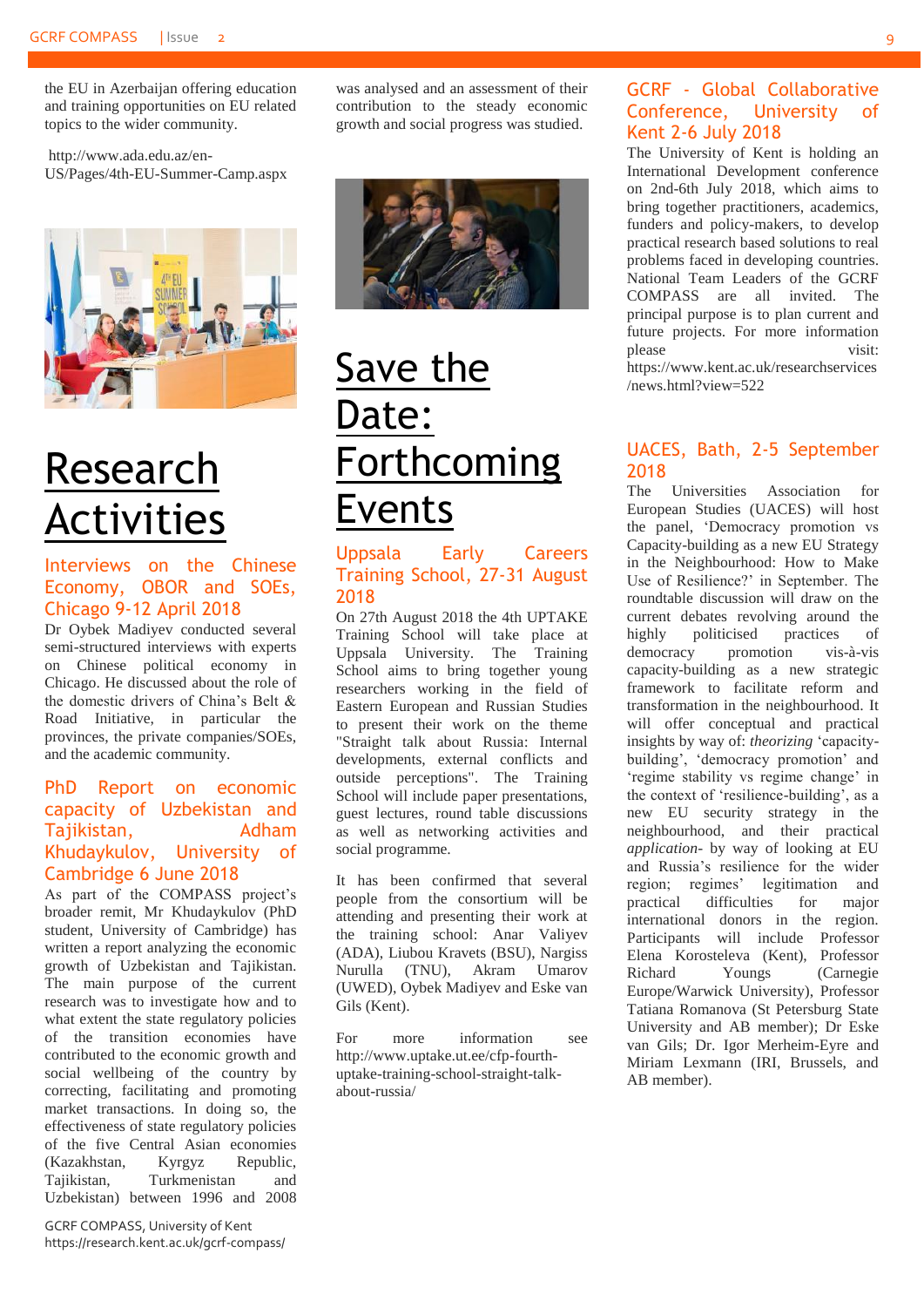#### <span id="page-9-0"></span>EISA panel on capacitybuilding and multi-order world 12-15 September 2018

A panel entitled, 'Interrogating The Complexity of a Changing Global Order: Building Resilience And Cooperative Orders in an Increasingly Multi-Order World' has been accepted by the European International Studies Association (EISA). This roundtable seeks to engage with the notion of a 'changing global order', from ontological, conceptual, and empirical perspectives. With reference to the EU, it will take stock of 'the present' state of affairs (Professor Trine Flockhart, SDU, and AB member) mapping them against the past and future scenarios (Dr Monika Sus, Hertie School of Governance, Berlin). It will then drill into 'the local' level of ordering to understand the shifts in identity as a drive for order formation (Dr Tobias Bunde, Munich Security Conference); and how 'resilience' and 'capacitybuilding' could facilitate desirable sustainability and cooperation (Professor Elena Korosteleva, Kent). This conceptual discussion will be underpinned by references to Azerbaijan/the Caucasus (Dr Eske van Gils, Kent) and Uzbekistan/Central Asia (Dr Oybek Madiyev, Kent) to understand the scale of change and its implications for a changing international order. The overall question which will be addressed is how the EU and its partners could achieve more effective global governance and sustainability, within the context of an emerging multi-order world system.

#### <span id="page-9-1"></span>Conference on 'Marx in a High Technology Era: Globalisation, Capital and Class', University of Cambridge 26 October 2018

Cambridge Central Asia Forum in collaboration with the Department of Sociology and Centre of Development, University of Cambridge is organising a meeting titled, 'Marx in High Technology Era: Globalisation, Capital and Class', to reflect upon the importance of the relationship between capitalism, the changing global order and the knowledge economy.

Discussions will include how the Eurasian and Central Asian worldview is evolving in the context of its history and how successor states are grappling with questions of 'capacity' transition at an institutional and individual level. Azerbaijan, Belarus, Tajikistan and Uzbekistan share a Marxist legacy. In the UK, Jeremy Corbyn and the Labour Party have revived the ideas of socialism and Marxism in post-Brexit Britain. This is directly linked with capacity building and promoting good governance practice which are the core ideals of COMPASS.

# <span id="page-9-2"></span>In other news

#### <span id="page-9-3"></span>Great British Festival in Minsk 14-17 June 2018



BSU participated in the UK HEI education fair as part of the Great British Festival in Minsk (14-17/06), organised by the British Embassy to celebrate the Queen's birthday. It was great a pleasure and honor that the BSU was invited to present BSU-Kent cooperation of the prestigious Kent-led GCRF COMPASS project.

COMPASS project was presented by Professor Victor Shadurski, Dean of the BSU Faculty of International Relations, Artsiom Nazaranka, COMPASS National Team Leader in Belarus, Senior Lecturer at the BSU Faculty of History, as well as mobility participants Elena Pilgun, Daria Khramchenko, Daria Daria Stepanenko, Lizaveta Seliuta. COMPASS stand enjoyed visitors' attention (including Deputy Head of Mission, UK embassy in Minsk Ian Fox).

More information available here: [http://fir.bsu.by/index.php/ru/news/1054](http://fir.bsu.by/index.php/ru/news/10543-news-2018-06-22.html) [3-news-2018-06-22.html](http://fir.bsu.by/index.php/ru/news/10543-news-2018-06-22.html)



#### <span id="page-9-4"></span>Publications

Korosteleva, E. 'Paradigmatic or Critical? Resilience as a New Turn in EU Governance for the Neighbourhood' has been accepted for publication in the Journal of International Relations and Development (JIRD, Forthcoming).

Honoma, M. (Director of Central Asia and Mongolia, EBRD), 'Banking in Central Asia and Mongolia since 1875', Prajakti Kalra, Editor, Cambridge Central Asia Forum Book Series, Cambridge Scientific Publishers (Forthcoming October 2018)

#### <span id="page-9-5"></span>Planned visits

Dr Saxena is invited to Uzbekistan from 30 June to 5 July to attend a number of meetings with Senators Safoyev and Kurmanov to discuss cooperation especially within the parameters of the COMPASS project. The meetings have been organized by the Embassy of Uzbekistan to the UK. Within the framework of wider cooperation with the Cambridge Central Asia Forum Dr Saxena is also set to meet with the team in UWED especially Professor Abdullaev, the Deputy Minister of Innovation, the President of the Academy of Sciences and make a return visit to the Centre for Islamic Civilization. The focus of the meetings will be to strengthen and develop relations to best facilitate research and objectives of the COMPASS project.